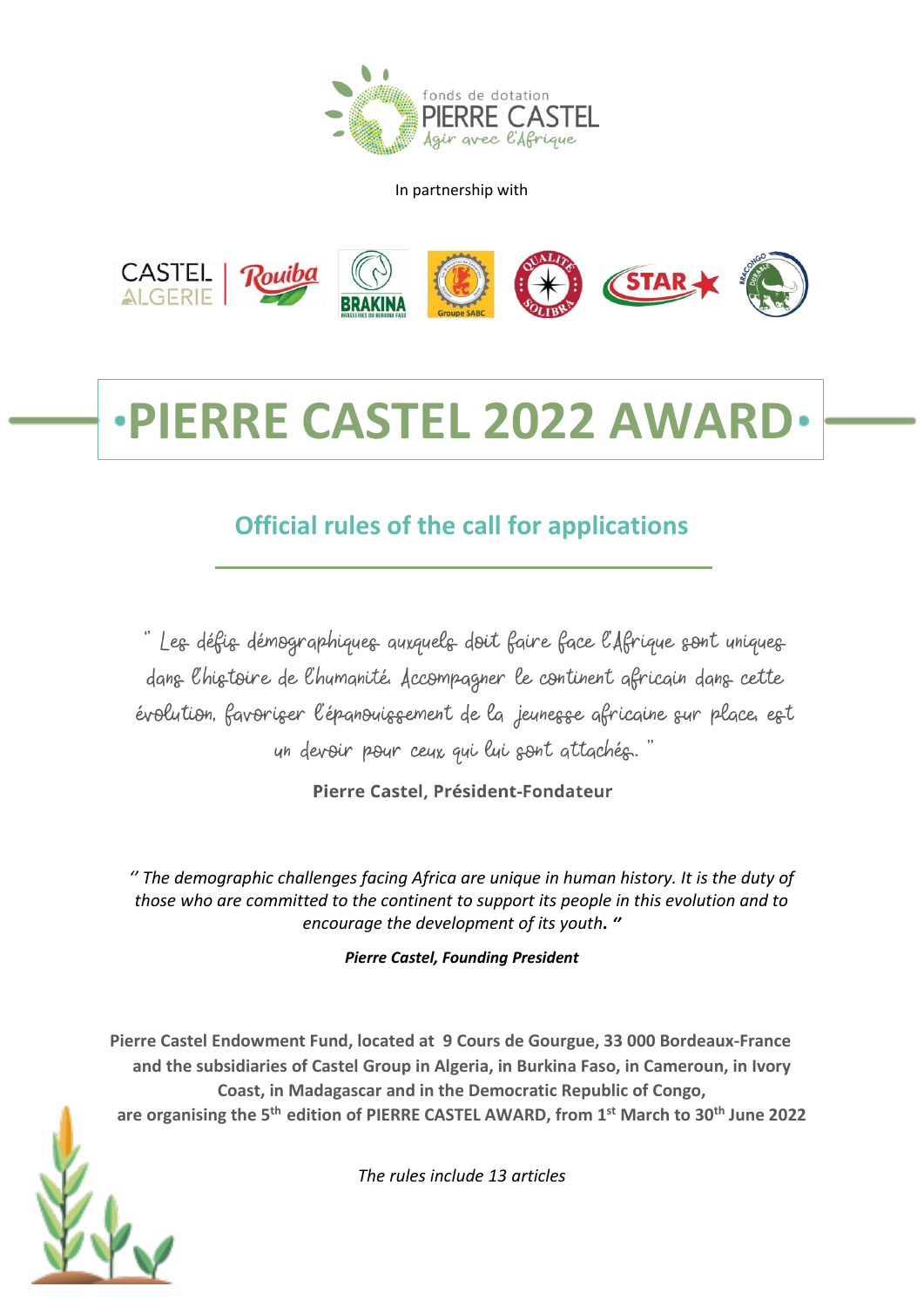# **I – Principles and goals**

The Pierre Castel Fund is the result of a meeting between Pierre CASTEL and Pierre De Gaétan NJIKAM, driven by their attachment to Africa and their common commitment to the continent's young entrepreneurs. Their purpose: to contribute to the development of the agricultural and agri-food sectors, and to support the socio-economic dimension of the territory.

Since 2017, the Pierre Castel Endowment Fund - Acting with Africa has been part of this purpose by encouraging and supporting the development of agricultural and agri-food initiatives led by young African entrepreneurs and public and private institutions invested in the general interest.

With the help of its partners, the Fund has set up financing, training and networking schemes to make a concrete contribution to the current and future challenges of agriculture and entrepreneurship in Africa.

The Pierre Castel Award is one of these actions. Launched in 2018, this contest was created to support African agricultural entrepreneurship by identifying and supporting young agricultural entrepreneurs whose businesses actively contribute to the socio-economic and environmental development of their country. This 5th edition of the Award is organised in 6 African countries:

# **Algeria, Burkina Faso, Cameroon, Ivory Coast, Madagascar** and the **Democratic Republic of Congo.**

Through this Award, the Fund and its partners share and defend a range of values including solidarity, recognition of merit, appreciation of effort and hard work, and a sense of initiative as well as audacity.

# **II – Award endowments**

The prizes awarded in the framework of this contest are intended to support the growth of the companies selected for their quality and their impact on their economic, social and environmental environment. They also aim to promote the development of entrepreneurs, knowledge sharing and networking through the African Builders community.

The *Pierre Castel 2022 Award* rewards 36 entrepreneurs (6 per country).

- **1st prize winner**: €15,000, a sponsorship and a coaching programme
- **2nd prize winner**: €10,000, a coaching programme
- **4 finalists:** Access to certified entrepreneurial e-learning courses with the International Trade Centre in Geneva (ITC).

Coaching sessions are carried out in collaboration with certified coaching organisations.



In partnership with the Inter-Academy Development Group (IADG), the 4 finalists from each country have the opportunity to compete for the Young Agricultural Achievers Award, which aims to celebrate the potential of African entrepreneurs and their positive impact on food systems. The rules and modalities of this contest will be made available to the finalists as of 1 September 2022.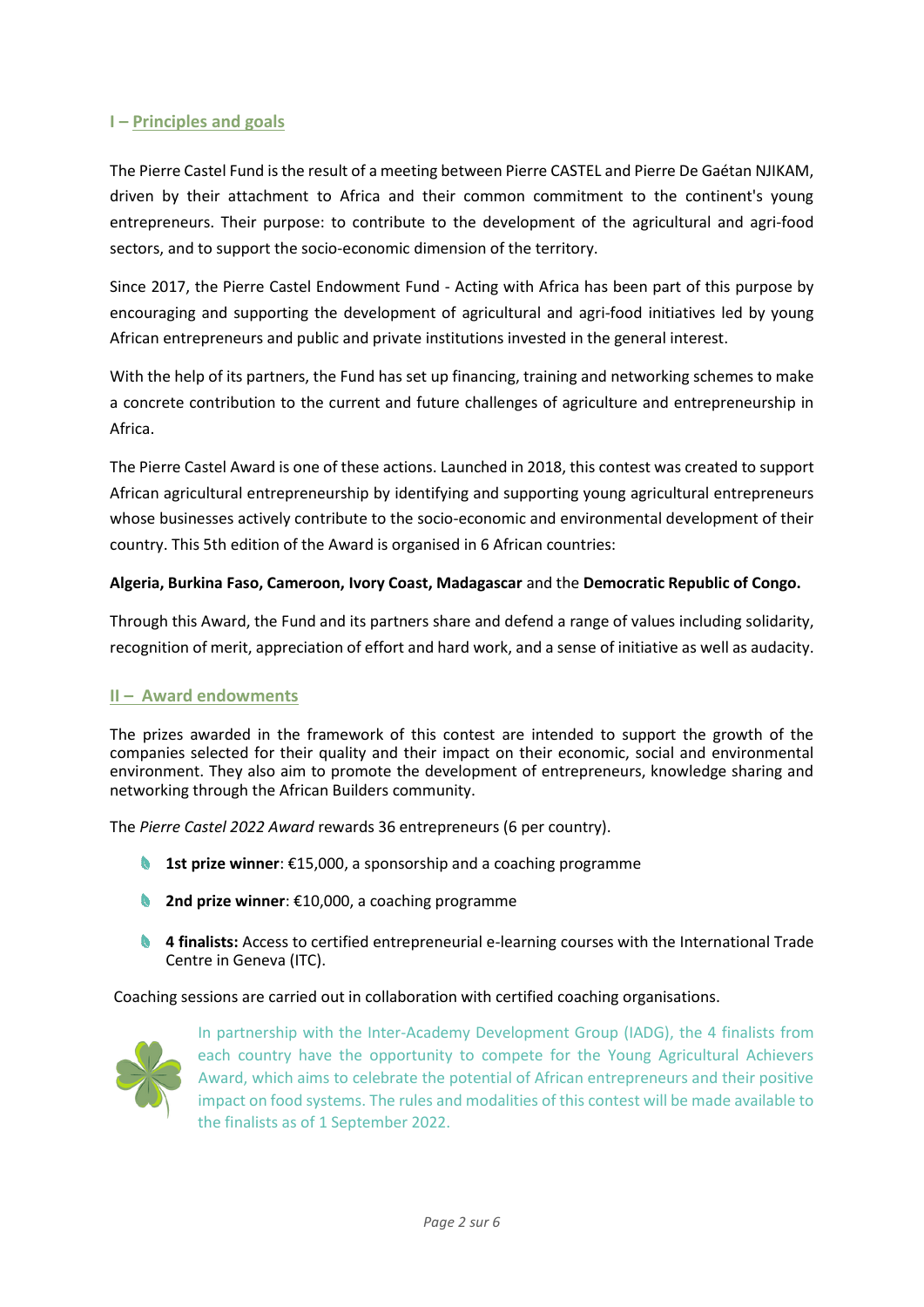# **III – Eligibility criteria**

Candidates wishing to apply must meet the following eligibility criteria :

- Be a national of and reside in one of the countries concerned by the *Pierre Castel 2022 Award* (Algeria, Burkina Faso, Cameroon, Ivory Coast, Madagascar, Democratic Republic of Congo);
- Be between 18 and 45 years old;
- Own a business in the agriculture and/or agri-food sectors;
- $\bullet$  Prove the legal existence of your business:
- **N** Have a project that is in line with the development of their business, and that has a measurable social, economic and/or environmental impact on their territory.

#### **IV- Constitution of the application files**

The application files must be in PDF format and should be submitted on the Pierre Castel Fund application platform.

<https://www.fonds-pierre-castel.org/prix-pierre-castel/prix-pierre-castel-2022/>

The files should contain the following items and be presented in the order indicated:

- **A** A CV (background, experience, motivation and ambition) ;
- A copy of the identity document;
- A legal presentation of the company (date of creation, legal form, registration number in the trade register of the country concerned, governance, number of employees, etc.)
- A commercial presentation of the company (offer, environment, market, customers, distribution, marketing...);
- A presentation of the company's financial elements for the year N-1 (balance sheet or operating account, etc.);
- A detailed presentation of the development project to be supported (development prospects, social, economic and environmental impacts, job creation, material needs, etc.).
- $\bullet$ Incomplete files or those that do not meet the required criteria will be rejected by default.
- $\bullet$ The application file must be completed in French or English.
- $\bullet$ The FILE must not exceed 10 pages of presentation (double-sided pages).

#### **V – Selection process**

The Fund carries out activities in the countries concerned in coordination with Castel Group subsidiaries, Chambers of Commerce and Industry, Chambers of Agriculture and national bodies to examine and identify eligible applications.

National committees and juries meet to select 6 projects per country from the applications submitted. These committees and juries are sovereign, chaired by the managing directors of the Castel Group subsidiaries organising the 2022 Award, and composed of personalities from the local economic fabric; their decisions are not subject to appeal.

Each country reserves the right to make adjustments to the present rules according to local constraints. Candidates must therefore pay close attention to the information provided concerning their country.

- Algeria :<https://castel-algerie.com/>
- **Burkina Faso:<https://www.brakina-bf.com/prix-castel/>**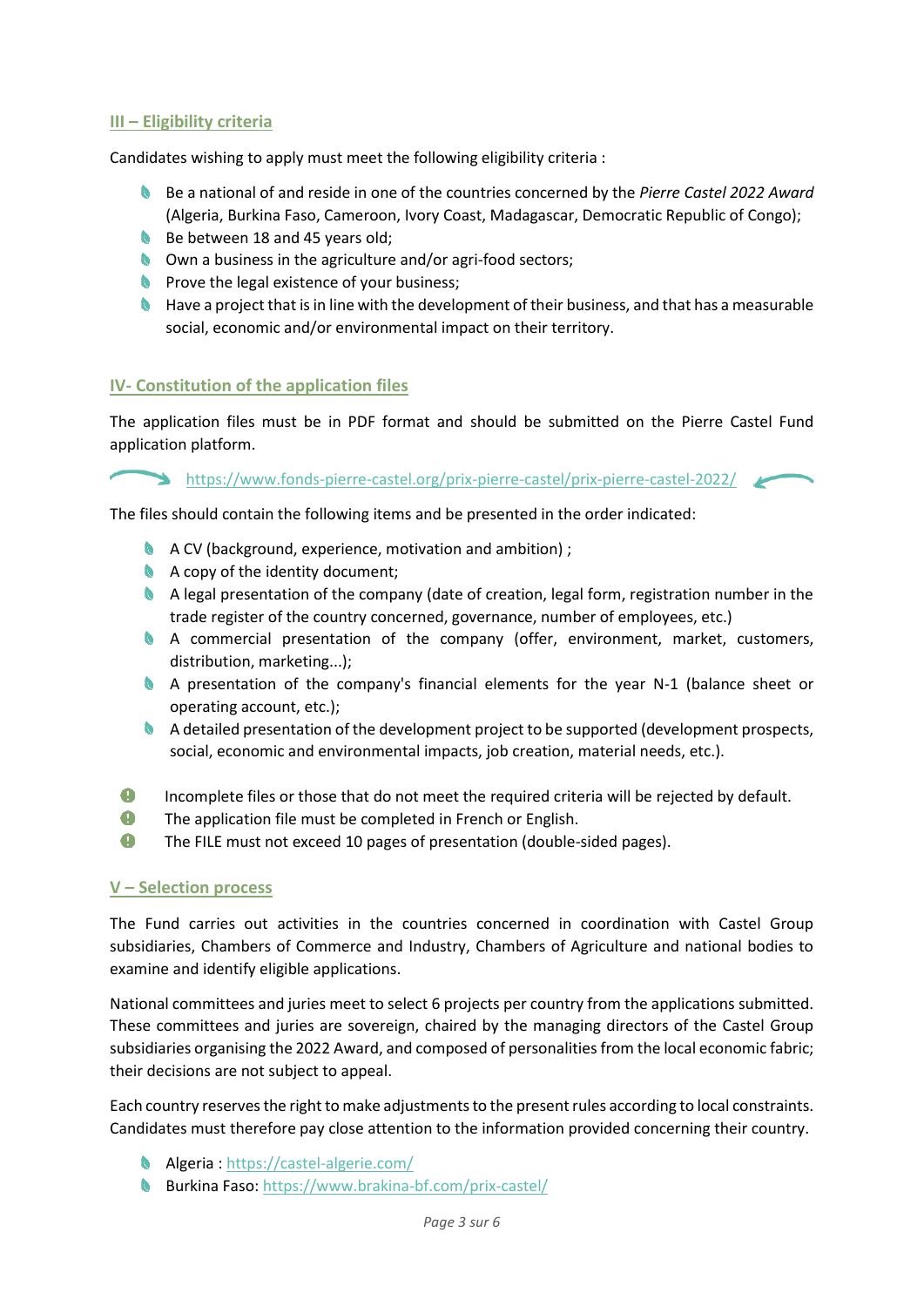- Cameroon:<https://www.lesbrasseriesducameroun.com/fr>
- Ivory Coast [: www.solibra.ci/prixpierrecastel-189576.html](http://www.solibra.ci/prixpierrecastel-189576.html)
- Madagascar :<https://www.star.mg/>
- **Democratic Republic of Congo[: https://bracongo.cd/ppc/](https://bracongo.cd/ppc/)**

The Pierre Castel Fund guarantees the probity, impartiality and integrity of the members of the committees and juries.

- **Step 1** : Identification of eligible applications and selection of 6 projects/countries by the selection committees.
- **Step 2** : Validation of the selections through field visits
- **Step 3** : Audition of the selected candidates by the national juries and selection of 2 finalists/countries for the final.
- **Step 4**: Audition of the finalists by video-conference by the Grand Jury chaired by Pierre CASTEL and nomination of the winners.

# **VI – Files evaluation criteria**

The evaluation and selection of candidates is based on entrepreneurial spirit, entrepreneur's experience in his/her sector of activity, socio-economic and environmental impact of the activity and quality of file submitted.

#### **VII – Timeline and modalities**

- **Call for projects**
	- **Congo (DRC), Ivory Coast** : Until April 15
	- **Algeria, Burkina Faso, Cameroon, Madagascar** : Until April 30
- **Selection of the 6 candidates per country by the selection committees**
	- **Congo (DRC), Ivory Coast** : week of 18 april
	- **Algeria, Burkina Faso, Cameroon, Madagascar** : week of 2 may
- **Field visits of the selected entrepreneurs**
	- **Congo (DRC), Ivory Coast**: from 25 april to 6 may
	- **Algeria, Burkina Faso, Cameroon and Madagascar**: from 09 to 20 may
- **Audition of the candidates by the juries and selection of the finalists** 
	- **Congo (DRC), Ivory Coast**: week of 09 may
	- **Algeria, Burkina Faso, Cameroon and Madagascar**: week of 23 may
- **Coaching of the finalists by the support organisations** 
	- **Congo (DRC), Ivory Coast**: from 16 to 31 may
	- **Algeria, Burkina Faso, Cameroon and Madagascar**: period from 30 may to 14 june
- **Grand Jury** : week of 20 June
- Pan-African Awards Ceremony: period from 1<sup>st</sup> to 13 july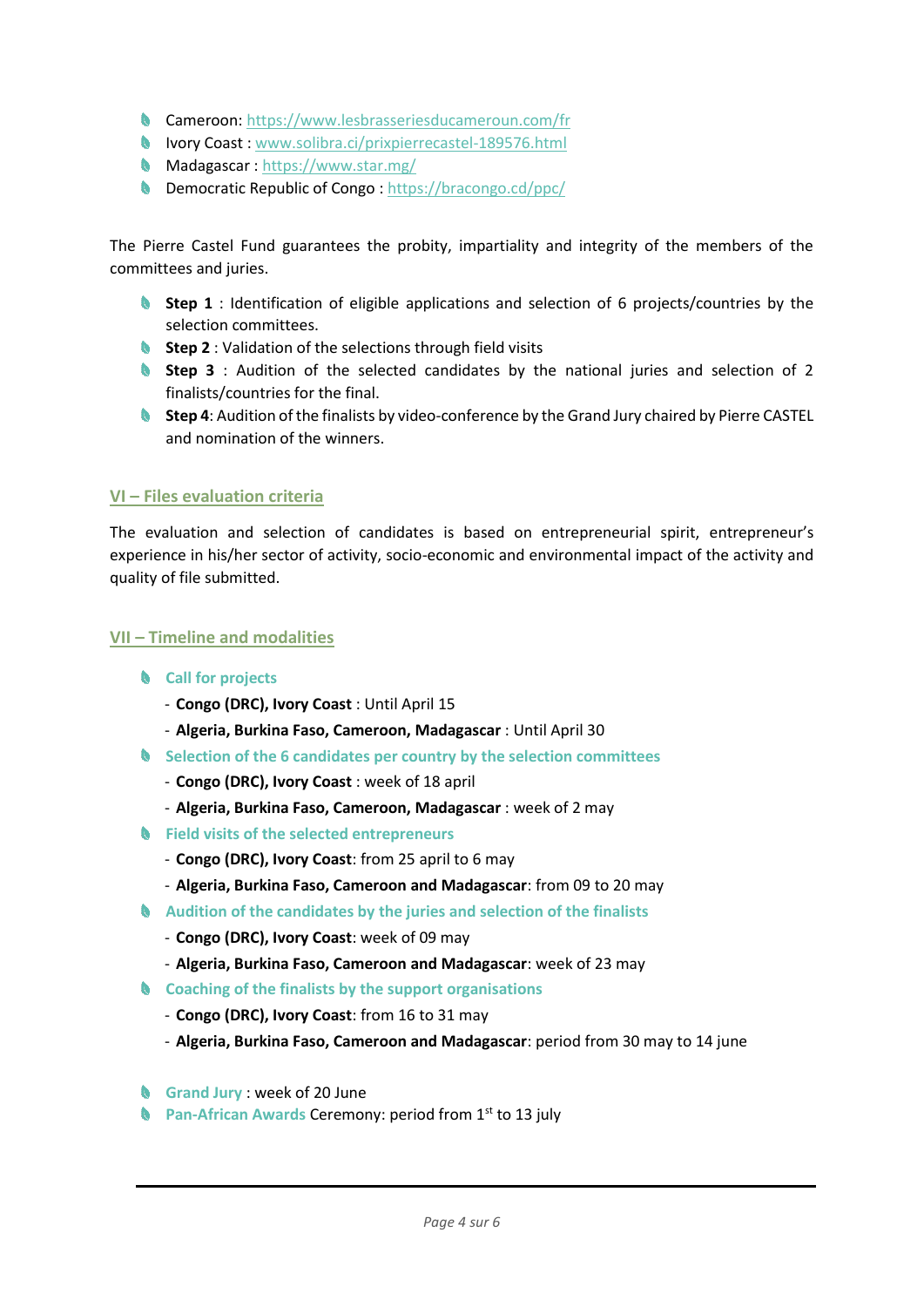### **APPENDICES**

#### **VIII - Responsibility of the Pierre Castel Fund**

The Pierre Castel Fund reserves the right to modify, shorten, extend or cancel this contest if circumstances so require. The Pierre Castel Fund shall not be held liable in this respect. Any changes will be notified by publication on the Fund's website [www.fonds-pierre-castel.org](http://www.fonds-pierre-castel.org/).

#### **IX - Acceptance of the rules**

By sending in their file, candidates express their unreserved agreement to all the clauses of these rules. Any failure to comply with the rules and, more generally, any fraud or attempted fraud will automatically result in the elimination of the applicant.

The rules of the contest can be downloaded from the Pierre Castel Fund website [www.fonds-pierre](http://www.fonds-pierre-castel.org/)[castel.org.](http://www.fonds-pierre-castel.org/) They may be amended at any time by the Fund. The amendment comes into force as soon as it is posted online and will be deemed to have been "accepted" simply by virtue of the candidate's participation in the contest.

#### **X - Participation fees**

The contest is free of charge and is not subject to any obligation to purchase or to any file management fee. The costs associated with submitting an application (costs of compiling the file, of presenting it before juries, travel costs, etc.) are to be borne by each candidate. No reimbursement of expenses will be made.

# **XI - Communication and image rights**

Candidates and promotion structures authorise the organisers and partners to publish general information about them as part of the communication activities of the PIERRE CASTEL AWARD during and after the contest, without being able to claim any rights whatsoever.

#### **XII - Applicable law – Competent jurisdiction**

These rules are subject to French law. Any dispute relating to its interpretation and application shall fall within the sole jurisdiction of the Administrative Court of Bordeaux.

#### **XIII - Data protection and use**

The data collected in the context of the Pierre Castel 2022 Award are intended for:

- Pierre Castel Fund
- **Castel subsidiaries that organise the Award (Castel Algeria, Brakina, Sabc, Solibra, Star,** Bracongo)
- **Local partners involved in the organisation of the Award**
- **A** Partners involved in the training and coaching system

#### **Use of data**

- **Management and processing of application files**
- **Communication within the framework of the Pierre Castel Award**
- Storage in the database
- **Integration of winners and finalists into the African Builder community**